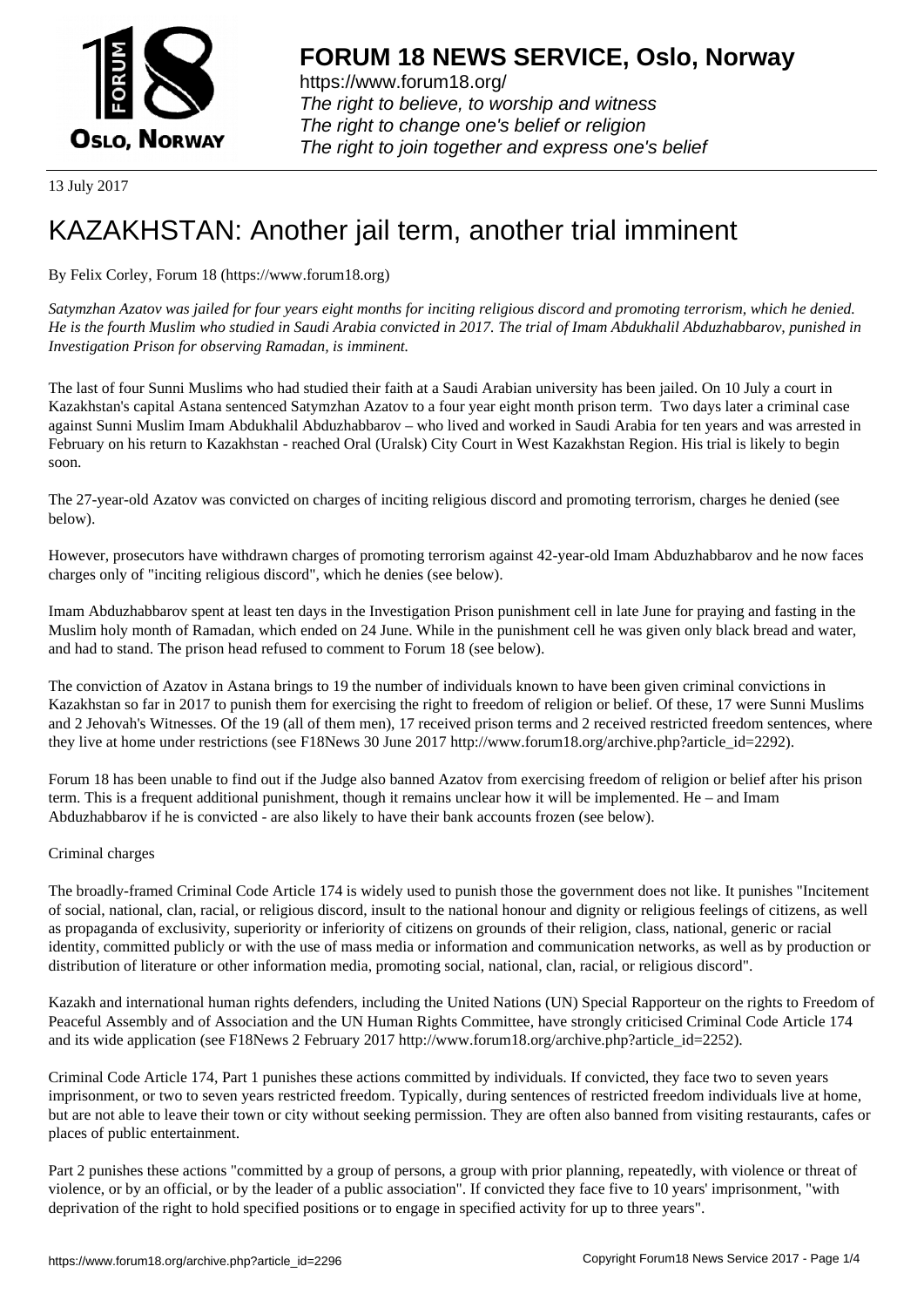Azatov – and, if convicted, Imam Abduzhabbarov - are likely to be added to the Finance Ministry Financial Monitoring Committee List of individuals "connected with the financing of terrorism or extremism". All known prisoners of conscience convicted under Criminal Code Article 174 have been added to this List, thus freezing any bank accounts they may have, without any additional due legal process. As individuals are not told when they are added to the List, they normally only find out they have been added when they or relatives attempt to withdraw money from their bank (see F18News 10 June 2016 http://www.forum18.org/archive.php?article\_id=2187).

Criminal Code Article 256 ("Propaganda of terrorism or public calls to commit terrorism"), which includes the production, storage for distribution or distribution of [unspecified in the Article] specified materials, carries a punishment of five to nine years' imprisonment plus confiscation of property. If committed by an individual using a state or non-state official position, or with the use of the mass media or other communication networks, or with foreign support, or in a group, the punishment is seven to 12 years' imprisonment with confiscation of property.

Astana: Nearly five-year prison term

An Astana court jailed Sunni Muslim Satymzhan Bagytzhanuli Azatov (born 17 September 1989) on the afternoon of 10 July. Judge Bolat Pazylov of Saryarka District Court No. 2 found him guilty of violating Criminal Code Article 174, Part 1 and Article 256, Part 1. He handed down a four year, eight month prison term. Azatov rejected the charges against him.

"The Judge did not read out anything about any restrictions after his prison term," his lawyer Bauyrzhan Azanov told Forum 18 on 12 July. "We'll see the exact terms when we get the written decision in a few days' time."

Judge Pazylov's telephone went unanswered each time Forum 18 called on 13 July.

Like Kuanysh Bashpayev (sentenced in April), Denis Korzhavin (sentenced in May) and Nariman Seytzhanov (sentenced in June), Azatov had studied his faith at Medina Islamic University before returning to Kazakhstan in 2014 (see F18News 30 June 2017 http://www.forum18.org/archive.php?article\_id=2292).

Astana KNB opened a case against Azatov in late December 2016 under Criminal Code Article 174, Part 1 ("Incitement of social, national, clan, racial, or religious discord"). He had met with other Muslims in Astana without state permission. He was arrested on 4 January 2017 (see F18News 18 April 2017 http://www.forum18.org/archive.php?article\_id=2273).

Azatov was accused of "inciting religious discord" in his remarks to guests at a meeting in a cafe in Astana in September 2016 (of which the KNB secret police obtained a recording) and at a subsequent meeting in a home in the city.

Azatov and Seytzhanov (who was also present at the cafe) were given administrative fines in November 2016 to punish them for the meeting (see F18News 6 February 2017 http://www.forum18.org/archive.php?article\_id=2253).

The KNB secret police later added charges against Azatov under Criminal Code Article 256, Part 1. The case reached court on 11 May, with the first hearings on 29 May.

The prosecution was based on secret recordings of the two September 2016 meetings in Astana. KNB secret police-appointed "expert" Roza Akbarova, deputy director of Astana's Centre for Judicial Expert Analysis, had found that Azatov's words contained "elements of extremism and the incitement of religious hatred". She claimed that he had "spoken negatively of Shia Muslims, that they blew up a mosque" and "by intonation emphasised certain forms of jihad, but did not openly call for any action", Radio Free Europe's Kazakh Service noted after the 8 June hearing which it attended.

Akbarova refused to discuss her "expert analysis" which had helped convict Azatov. "You have the right to accept or reject my expert analysis," she told Forum 18 from her Institute in Astana on 13 July. "But the law forbids me from discussing anything. Ask your questions of the Judge."

Akbarova similarly refused to discuss her analyses which helped imprison Seventh-day Adventist prisoner of conscience Yklas Kabduakasov in 2015 and Jehovah's Witness prisoner of conscience Teymur Akhmedov in 2017 (see F18News 15 June 2017 http://www.forum18.org/archive.php?article\_id=2286).

During the trial, the lawyer Azanov tried to have the secret KNB recordings removed as evidence until an analysis could be undertaken as to whether they were of Azatov's voice and had not been tampered with. He also sought to have the "expert analysis" deemed inadmissible.

In his closing address to the court, Azanov insisted that his client had committed no crime and should therefore be acquitted, he noted on his page on the Russian social network VKontakte.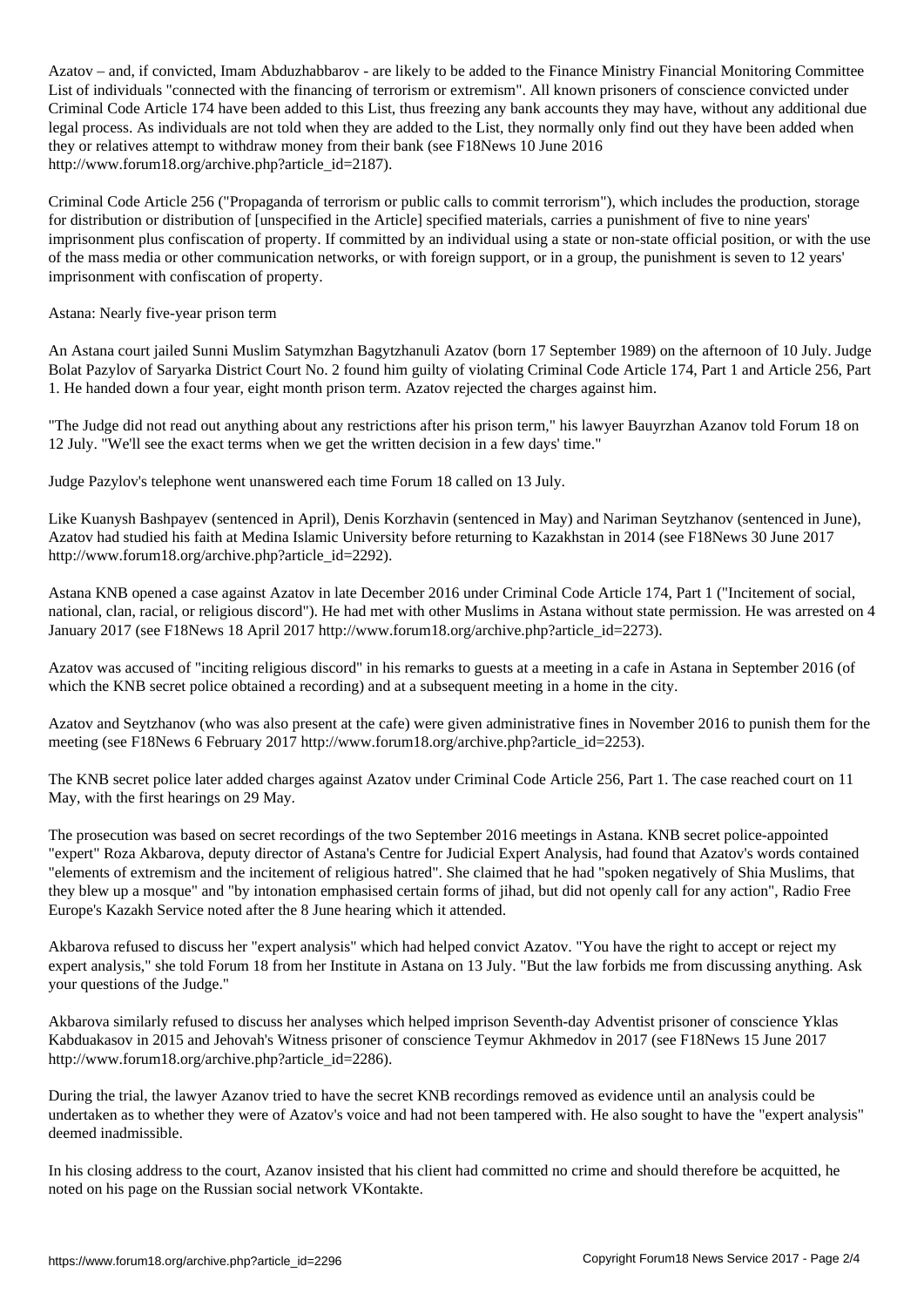The trial of Sunni Muslim Imam Abdukhalil Abdukhamidovich Abduzhabbarov (born 6 April 1975) in Oral appears imminent. Prosecutors handed the criminal case to Oral City Court on 12 July, according to court records. The case was assigned the same day to Judge Ruslan Zhumagulov.

No date has yet been set for the trial to begin, Judge Zhumagulov's assistant told Forum 18 on 13 July. He insisted the trial would be open. He said Abduzhabbarov is facing trial only under the equivalent of Criminal Code Article 174, Part 1. He said the case makes no mention of Criminal Code Article 256, Part 2.

Imam Abduzhabbarov is accused of actions that took place before the current Criminal Code came into force. He is therefore facing trial under Article 164 of the old Criminal Code, which similarly punished "inciting religious hatred".

The Judge's assistant said the case makes no mention of who will represent the Prosecutor's Office in the trial. The Astana-based lawyer Zhandos Bulkhaiyr will represent Imam Abduzhabbarov, he added.

Imam Abduzhabbarov's relatives insist he is innocent of any crime. "He has no connection with any actions they are accusing him of," one told Forum 18. "It is all lies and slander."

The KNB secret police arrested Imam Abduzhabbarov, extradited from Saudi Arabia at Kazakhstan's request, as he arrived at Almaty Airport on 18 February. He was then transferred to Oral in West Kazakhstan Region. His wife Dinara and their ten children went to stay with relatives in Shymkent in South Kazakhstan Region (see F18News 21 February 2017 http://www.forum18.org/archive.php?article\_id=2259).

Oral: Prison punishment for observing Ramadan

Abduzhabbarov has been held in Oral's Interior Ministry Investigation Prison since soon after his arrest and transfer to the city in February. (The KNB secret police does not have its own Investigation Prison in Oral.)

Abduzhabbarov was punished in mid-June for praying and fasting during the Muslim holy month of Ramadan, which ran from late May to late June. He was sent to the Prison's punishment cell for at least ten days, family members complained to Forum 18. "He had to stand as it is impossible to sit or lie, there is no food except water and black bread," they noted.

Prison authorities released Abduzhabbarov from the punishment cell on 30 June, relatives told Forum 18. "You can imagine his state when he emerged from the punishment cell. We are still denied permission to hand in food for him and we are not allowed any meetings. Maybe they are torturing him there."

Relatives have had no telephone calls from Abduzhabbarov since May. "As soon as the new Investigator was named to his case he has not been allowed to call." Investigators have to give permission for meetings and telephone calls.

The head of the Investigation Prison, Mustafin Ismagulov, refused to explain why Imam Abduzhabbarov was punished for praying and fasting. "I can't comment by telephone," he kept repeating to Forum 18 on 13 July. He then put the phone down.

Many prisoners of conscience imprisoned for exercising the right to freedom of religion or belief have complained of being unable to pray visibly in prison or have religious literature. Other prisoners too have complained of these restrictions (see F18News 3 May 2017 http://www.forum18.org/archive.php?article\_id=2277).

The UN Standard Minimum Rules for the Treatment of Prisoners (known as the Mandela Rules, A/C.3/70/L.3) require governments to respect the freedom of religion or belief and other human rights of prisoners – including those in pre-trial detention.

Four prisoners in a strict-regime labour camp UG-157/9 in Atyrau were put in the punishment cell on 29 May after they began the daytime Ramadan fast, human rights defender Asel Nurgaziyeva told Radio Free Europe's Kazakh Service. She said the prison authorities had used a pretext to hand down the extra punishment (see F18News 21 June 2017 http://www.forum18.org/archive.php?article\_id=2289).

Abduzhabbarov's prison address is:

Zapadno-Kazakhstanskaya Oblast

g. Oral

Ul. Mukhita 124